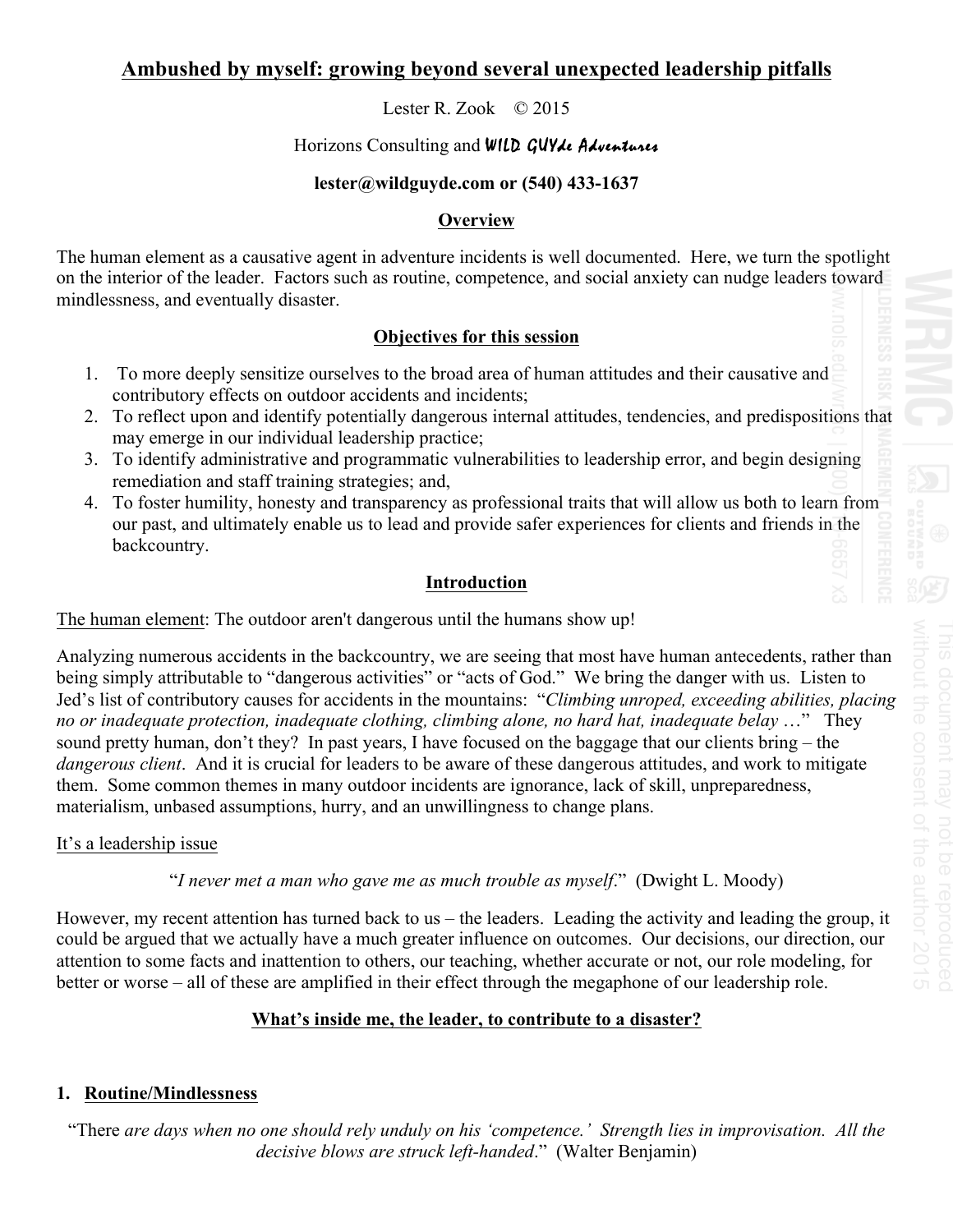Some stories – what is the common element?

- On Golden Earring (5.7, Moores Wall, NC), Cameron took a several meter fall, pulling his unanchored top belayer into an injury fall as well. Their analysis: "*We both decided that the accident was caused by a lack of common sense, but more because of the lack of difficulty involved. Seeing no present danger, we overlooked the obvious…*" (ANAM, 1991, p. 45)
- At Joshua Tree, Brad decided to free-solo Hobbit Roof (5.10d) but ended the day instead with a ground fall, a shattered right heel, and a trip to High Desert Medical Center. In his words: "*I had done this climb many times [but now realize that] I had no right to think that because I had done it before, I can do it every time*." (ANAM, 1990, p. 30)
- While descending off the International Wall (CO), Mike slipped and fell 18 meters into a chimney. His honest appraisal: "*I have been on this wall many times before, often solo. My concentration was not there*." (ANAM, 1989, p. 55)
- In January of 2006, five men and a puppy became stranded in Lost Creek Cave (GA) after their flashlights died. It was said that they had been in this cave many times before and "*knew what they were doing.*" When they were found, it was determined that they had two flashlights for the whole party. Incidentally, a clue found during the search was a pile of dog poop. (NSS News, March 2008, p. 8).
- Finally, Jed Williamson comments on a fatal fall at Chapel Ledges (MA); James mis-stepped as he was anchoring rappel ropes for a church youth group: "*Every few years, there seems to be an accident like this. Experienced climbers and guides engaged in routine operations become mentally engaged in something other than the tasks at hand*." (ANAM, 1988, p. 41)

It is fairly clear that there can be a loss of vigilance that occurs with routine and familiar tasks. Ellen Langer (1991) refers to this as *mindlessness*: a state of mind characterized by an over reliance on categories and distinctions drawn in the past, and in which the individual is context dependent and, as such, is oblivious to novel (or simply alternative) aspects of the situation. A few key phrases about mindlessness:

- Rigid invariant behavior that occurs with little or no conscious awareness
- Treating information as though it is context free and true regardless of circumstances (Paul Petzoldt said, "*Rules are for fools*!")
- Most common when people are distracted, hurried, multitasking, and/or overloaded

By contrast, listen to relevant parts of Langer's definition of *mindfulness* 

- Being actively alert in the present
- Being open to new and different information
- Having the ability to create new categories when processing information
- Having an awareness of multiple perspectives

Now think about the skills and procedures that we drill on to take groups safely into backcountry and adventure settings. We have procedures for anchoring ropes, lighting stoves, teaching paddle strokes, and everything else. And we do them many times, over and over, as we run the same trips in the same areas … Is there the potential for eventual mindlessness? Are we surprised that we occasionally find ourselves literally going through the motions?

Langer suggests that how instruction is presented can have the unintended effect of inducing mindlessness:

"*[It is likely to result from] a single exposure to information. When information is given in absolute (vs. conditional) language, is given by an authority, or initially appears irrelevant, there is little manifest reason to critically examine the information and thereby recognize that it is context-dependent. Instead, the individual mindlessly forms a cognitive commitment to the information and freezes its potential meaning*."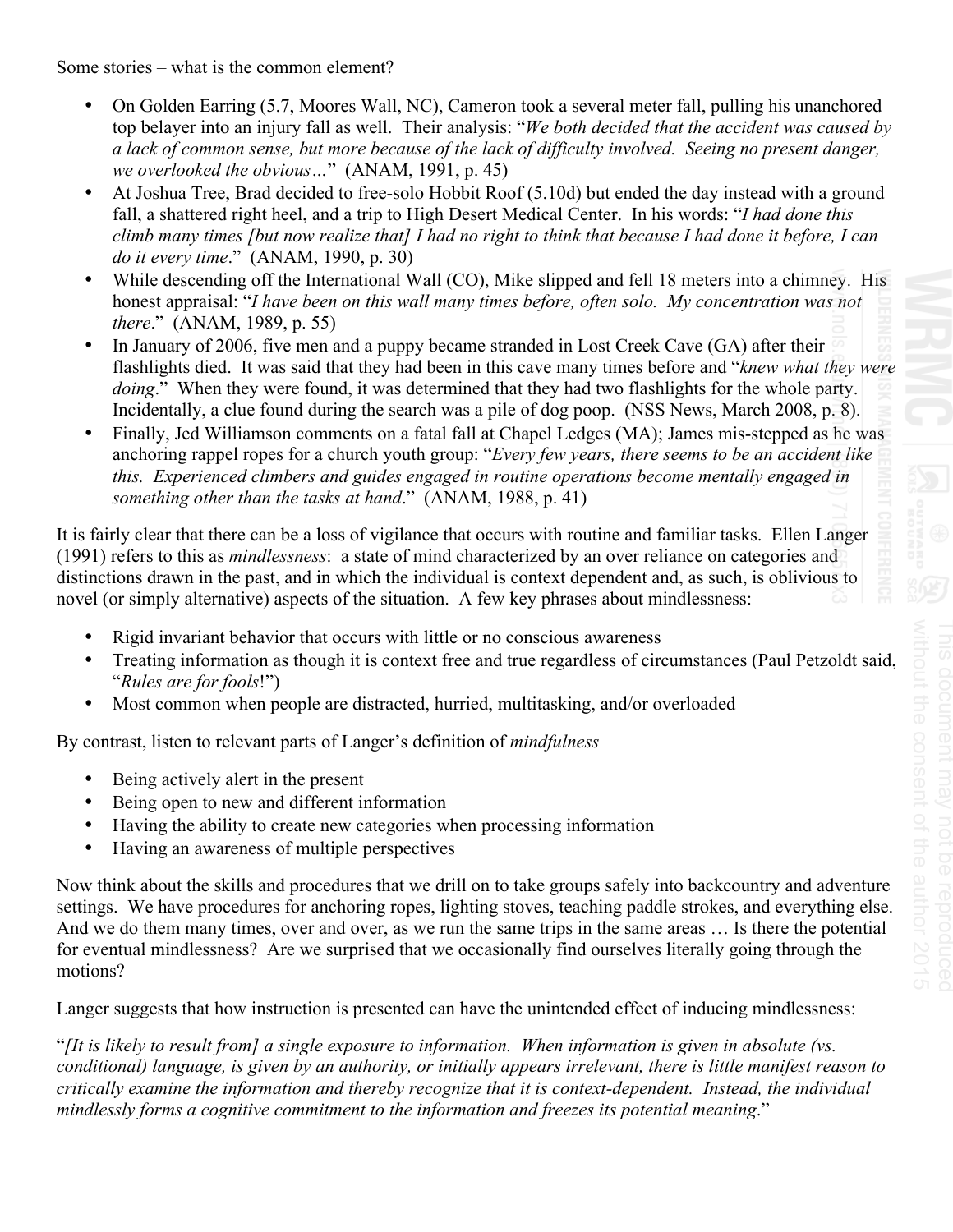Dattner and Dunn (2003) suggest that in this case, "*practice actually makes imperfect*." Practicing too much in the same way can lead to mindlessness. They recommend that in most cases, it is better to improvise a little instead of merely recreating what has been practiced. "*Many experiments have shown that people who succeed on tasks are less able to change their approaches, even after circumstances change (being "wrecked by success.*").

Might this have some implications might this have for how we train our leaders? I have found that there is an inherent conflict here between my role as a boss and what is best for my employees as autonomous guides: I want a predictable standard operating procedure, a constant modus operandi, to satisfy my own mind and my insurance carrier. But in leading this way, I might instead be contributing to the mindlessness of my assistant guides. If they are not invited to tinker with, adapt, and maybe even improve on my procedures, when they get out in the field, they will be less attentive to idiosyncrasies of the situation, differing conditions, and alternative ways to accomplish the task.

## **2. Competence: Who is the real Master?**

*Do not mistake precision repetition for expert performance. The real expert is the one who can beat you with an old wooden racquet when the wind is blowing and the sun is shining in his eyes. A continual process of "reflection, then correction" defines the true master.* 

## *3.* **Social anxiety-ego**

"*I think one of the interesting things about poker is that once you let your ego in, you're done for*." (Al Alvarez)

Dan took a 60-80 foot ground fall at the Daff Dome at Tuolumne, suffering a sprained ankle, cracked ribs, and a simple pneumothorax. Listen to his candid account of cause:

"*At a deeper level, the cause of the accident has to do with the way I learned to climb. I was self-taught, learning primarily from my own successes and mistakes. I did not learn by going out with experienced guides. I was never shown the ropes, was never an apprentice, never put myself in a position to ask a thousand questions and have a thousand of my placements critiqued. Not only was I unwilling to go through such a process of learning, I was also unwilling to acknowledge that I had not done so, either to my climbing partners, or to my employer for whom I was teaching at the time. At the time of the accident, I was co-instructing with two people who both tacitly and explicitly questioned my capabilities and my judgment, and I was trying to convince them, and more importantly myself, that I knew what I was doing. I had become very attached to the idea of myself as an experienced climber. …[so] my ego was in an uproar because of the threat to my identity as a good climber and instructor caused by the doubts of my co-instructors. My fervent desire to cling to my own self-definition, my unwillingness in the preceding years to allow myself to be a beginner, and my unwillingness that morning to accept my right size, these things caused the accident*." (ANAM, 1995, p. 41)

Ego: protecting something, creating an image that may or may not be true. Ego is not simply showing off; it is, at its core, self consciousness. Even overweening self debasing is ego driven – "I can't do that…" "Oh, I could never do that." "I" is still at the center  $- I, I, I$ . Like the Mennonites that I work for – humble and proud of it. Because we are all fallible, any notions of invincibility are by definition illusions – fictitious constructs of the ego.

So what is really happening when ego gets involved? For part of the answer, I am going to look to another part of my life that many of you will be able to relate to – that of *the athlete*.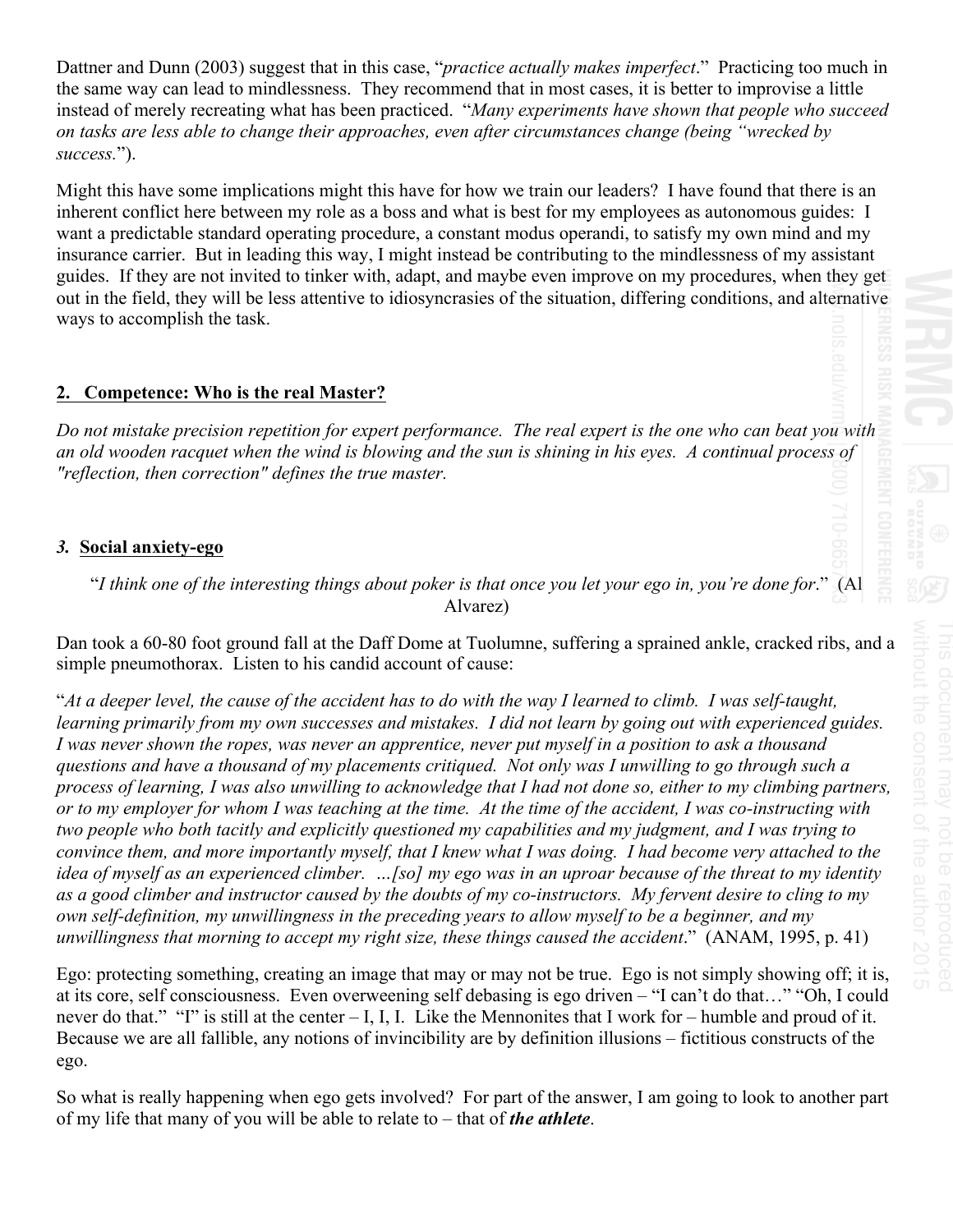*The Distraction explanation*: We have known for years that psychologically the most destructive element to an athlete's performance is for them to think about how they look to others while performing. Baumeister, in his study, *Choking under pressure: self-consciousness and paradoxical effects of incentives on skillful performance* (1984), says it this way: "Conscious attention to the performer's own process of performance disrupts the automatic or over-learned nature of the execution. Three studies show that increased attention to one's own process of performance results in performance decrements." So being overly self-consciousness creates a distraction in our minds that draws our mental focus away from the immediate demand. It can also introduce an element of negativity/uncertainty – *Am I measuring up? What are they thinking about me? Are they laughing at me*? The result is *choking* – blowing it, mistakes under pressure at the crucial time. Competence defines the leader. Paradoxically, consciousness of competence/performance becomes a detriment to execution.

"*The great corrupter of public man is the ego. Looking in the mirror distracts one's attention from the problem*." (Dean Acheson)

A second part of the explanation might lie in my other world – that of *the college professor*.

*The Loss of Objectivity explanation*: Can any of us remember a professor with an ego? In the world of higher education, "*An amazing 94% of professors rate themselves as above average teachers, and 68% rank themselves in the top quarter on teaching performance*." (Ross, 1980, p. 7) Do you think this same loss of objectivity might also operate in the guiding profession? ("The difference between God and a Mountain guide? God doesn't think he's a mountain guide.") When we are self conscious, do we lose an objectivity about our situation that prevents us from making good decisions. (**If the professors are any indication, we not only lose objectivity – we lose basic logic**). On Donners Summit (CA), Joe took a groundfall from 50 feet. He knew his second piece at 35 feet was bad, but not being able to get anything else in, he continued to climb. Now already, most of us who lead would know that 2 pieces within 35 feet does not satisfy the objective margin for safety, especially when the higher one is questionable. At 50 feet, he placed a good piece, but after two unsuccessful attempts to clip it and feeling "extremely pumped," he pitched off. The second piece pulled, and he was ground-bound. A broken back, a shattered pelvis, and assorted other injuries were the result. His honest appraisal: "I was more worried about looking good to the other climbers in the area [than climbing intelligently.] [My advice] climb for yourself, not to show off to others." (ANAM, 1994, pp. 34-35)

Ponder words like confidence, humility, arrogance, invincibility

Growing confidence  $\rightarrow$   $\rightarrow$  Hubris ("excessive pride; arrogance")

What's happening in here? What's in this region? How do we tell?

## **4. Leadership team dynamics**

On May 28, 1987, Ben Benson and Frank Jenkins were approaching the summit of Mount Hunter (AK) when they triggered a soft slab avalanche. It swept both men several hundred meters down the slope, eventually killing Benson. Here is a classic example of what appears on the surface to be simply a capricious unavoidable "act of God," but upon deeper inspection, reveals its fateful human dimension. Earlier, the two had disagreed about the relative safety of the ridge route. The survivor also described Benson as "a very strong-willed individual who could be very difficult to turn from a specific direction once he made a decision. Jenkins, however, was the opposite personality – one who did not like to argue." (ANAM, 1988, p. 19).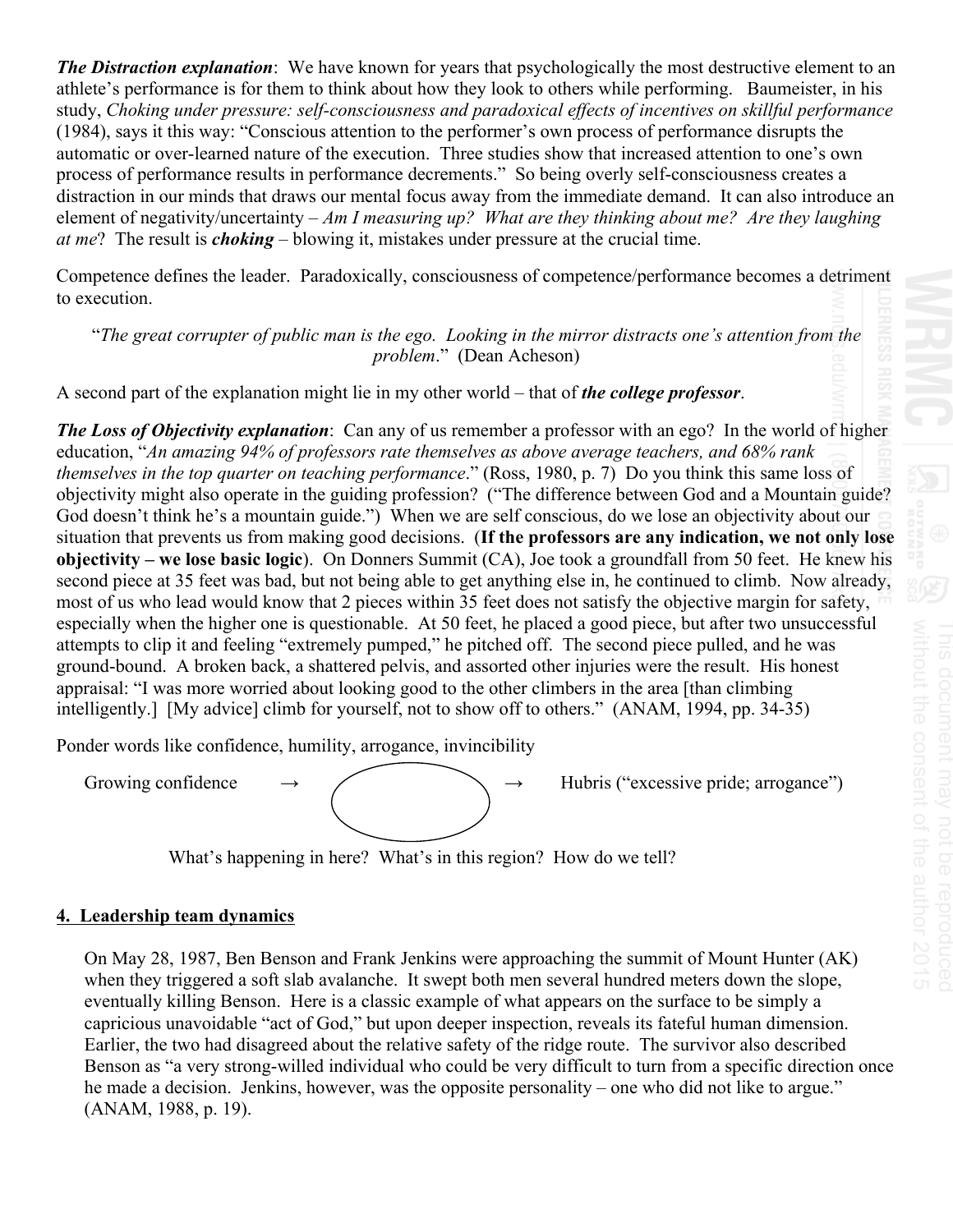This illustrates one of several leadership team dynamics that can contribute to disaster. I call this one *Toxic Combo* – two (or more) persons who may have marvelous individual strengths and competencies, but when put together, produce a lethal combination: misdirected motives, bad decisions, and poor quality execution.

Think of some potentially toxic combos on your leadership team:

- Strong-willed alongside acquiescing
- Amorous relationship
- Ego competition (too similar)
- Others?

There can be another leadership team dynamic phenomena; listen to a few telling lines from several disasters:

"*Everyone knew the hazard was building up, but there was no designated leader who, with the weight of responsibility, would act in a conservative decisive manner and order a halt or discussion*." (fatal fall in Anemone Pass, British Columbia – ANAM, 1987, p. 17).

"*This group was a typical mix of relatively experienced climbers. Likely, any of the four others could have functioned as a leader, but, as so often happens, none felt that he had been so designated or that it was even appropriate to take charge of others of similar experience*." (fatal fall on Mount Colden in the Adirondacks, ANAM, 1990, p. 52).

We call this *leaderless among peers*. It is maybe more common when friends are out with buddies, but it can also occur in program experiences if administration fails to designate a leader.

Common here are:

- Unwillingness to verbalize misgivings or raise questions about others' readiness, skills, or competence.
- Hesitancy to slow or stop the action to force a discussion.
- Tendency to interpret any momentum as positive, without a discerning regard as to which direction it is pointed.
- Avoidance of taking ultimate responsibility.

## 5. **Directive leadership, fostering group-think and destructive goal pursuit**

Groupthink – a definition: "*A deterioration of mental efficiency, reality testing, and moral judgment that results from in-group pressures*." (Janis, 1972, p. 9). Janis then identifies 8 symptoms of groupthink:

- 1. Illusion of invulnerability
- 2. Collective rationalization
- 3. Belief in inherent morality
- 4. Stereotyped views of out-groups
- 5. Direct pressures on dissenters
- 6. Self censorship
- 7. Illusion or unanimity
- 8. Self-appointed "mind-guards"

A Case in Point: "*A legendary accident in Alaska involved a ten-man team of British soldiers, who set out to climb 20,320 foot Mount McKinley on June 4, 1998. At their mandatory briefing, the rangers at Talkeetna recommended the easiest route, called the West Buttress, because some of the team members had very little*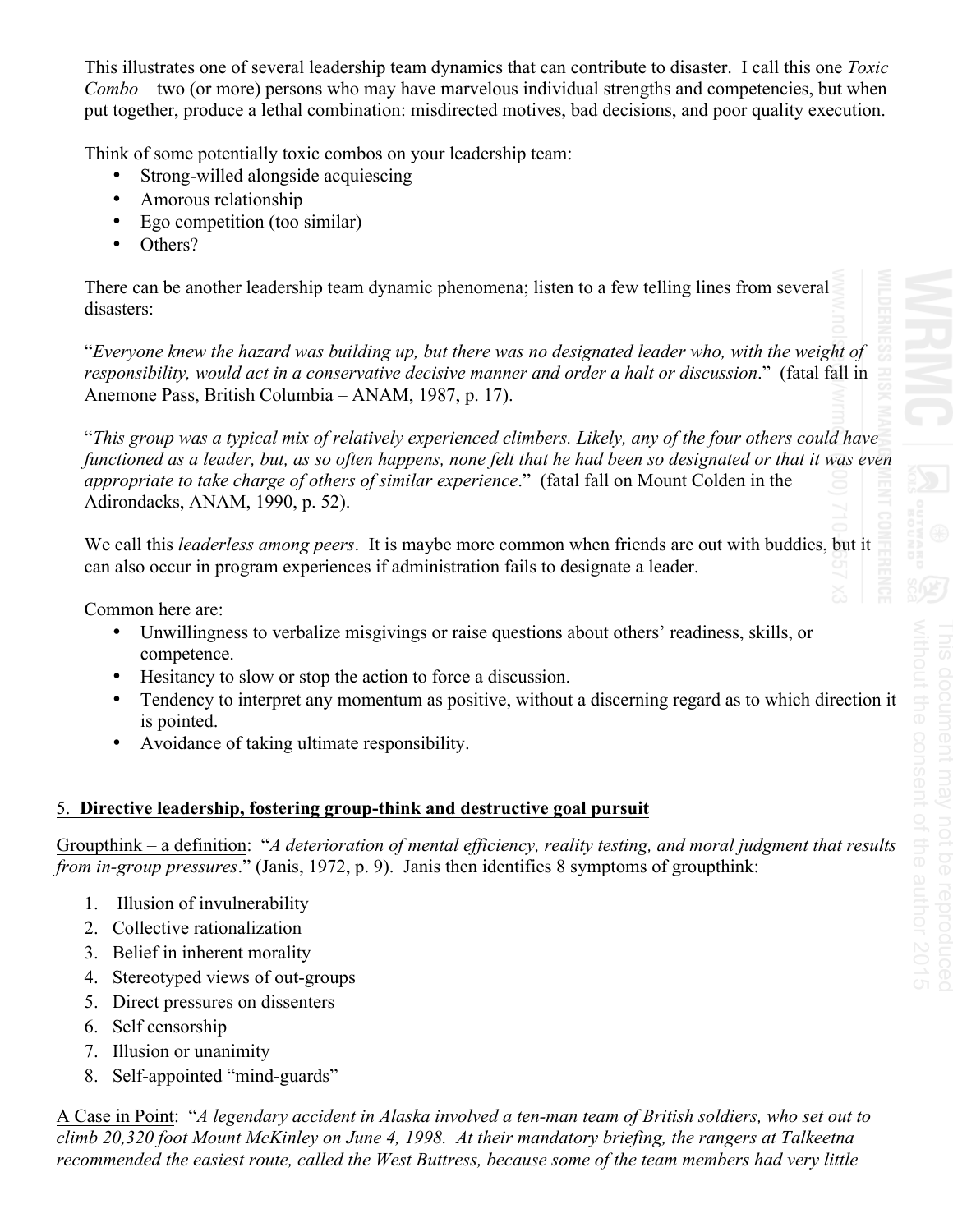*experience with the glacier crossings and ice climbing that would be necessary on other routes. Nevertheless, the army team ignored the advice and decided to climb the West Rib, which is Grade 4. As they proceeded in three rope teams, one man fell, dragging the others on his rope down with him. All three people on the rope were injured, but one, Steve Brown, suffered head injuries, went into shock, and became delirious. In all, the group split up a total of seven times, as various members tried to climb down or rescue one another. The expedition descended into chaos as several others fell and were injured. The final rescue wasn't completed until June 22, nearly three weeks after the soldiers had set out, by which time two climbers had spent four nights partially exposed in bivouac bags during bad weather. ... The military uses groupness deliberately to create strong bonds among its members from the squad level right up through the entire organization. Groupness is used specifically to reinforce self-confidence in the group's abilities. That can-do attitude, along with the tendency to reject information from the outside, no doubt contributed to the British team's decisions throughout the incident, from selecting the harder route to attempting various descending routes, despite having no practical knowledge of them.* " (Gonzales, 2008, 30)

"*Research on conformity began in the 1930's and has consistently indicated that a person's judgment, when in the presence of others, will tend toward a group norm."* (Moore, 2000, 2) "The nail that sticks up gets hammered down."

Destructive Goal Pursuit: More recently, Kayes (2006) has done some thinking about the psychology of goalsetting, and how personal and shared goals can become destructive forces. He uses the 1996 Mount Everest disaster as his case study.

"*Pursuing the summit of Everest becomes part of who you are. Your self-image becomes inseparable from the summit. Contingencies, unintended consequences, and other obstacles attempt to get in your way but ultimately fail to distract you. And distractions they are, since such obstacles only remind you to focus on what is important – achieving your goal. You focus on the summit. You become determined to meet your goal. The goal itself is straightforward: summit the mountain. You know, at least in theory, how this can be done. You put trust in the expedition leaders, and they reassure you they have it all figured out. Stay the course, don't get distracted, and listen to their guidance. Don't worry about the inevitable setbacks, such as the lack of sleep, the uncomfortable cough, the egos of your climbing partners. Focus on attaining your goal. You don't need to worry about finding excuses because you will have success. Your sense of self and the goal have become inseparable.*" (2006, 41)

*Goal*: an idealized future state, an optimal outcome

*Theodicy*: people who hold strong beliefs often seek to maintain those beliefs even in the face of contradictory information. Individuals rely on future desired states to rationalize current suffering.

*Goalodicy*: destructive goal pursuit "The more a person, group, or organization relies on a future as yet unachieved goal as a source of identity, the more likely they will persist at pursuing the goal beyond what is reasonable."

"*The goal serves not only as the destination but also as the means to justify the continued pursuit of the goal*." (2006, 44)

"*Goalodicy emerges as leaders and their followers begin to ignore new information, especially when this information contradicts current beliefs about achieving the goal. Goalodicy provides a tool to maintain the motivating power of goals, even when new information may indicate that the goal cannot be achieved. The problem of goalidicy lies in the following complication: Goals motivate leaders and their followers to continue to put more effort into achieving a desired outcome. In many cases, however, the additional effort will not lead to goal achievement. Goalodicy describes a situation in which the more effort that is put into achieving the goal, the more likely the goal will become destructive*." (2006, 44)

Straw (1993) refers to this as "*an escalation of commitment to a failing course of action*."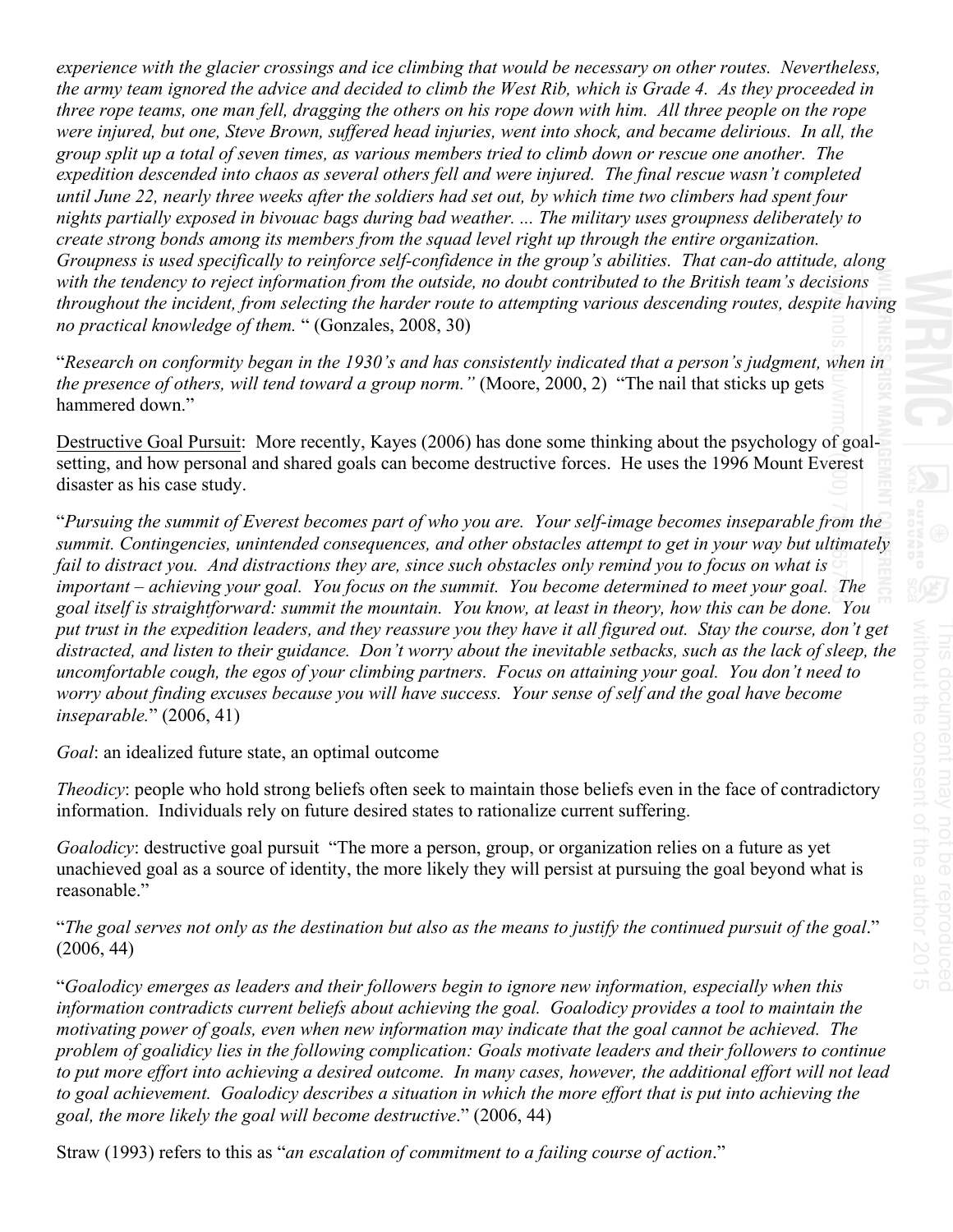#### Put this together with Janis' ideas about Groupthink. What we observe is that *when group identity and goal striving are intertwined, leaders may in fact wittingly or unwittingly evoke group-think to maintain commitment to both group and goal.*

Ahlfinger and Esser (2001) called these "promotional leaders" (leaders who promoted their own preferred solutions, or strongly advocated one particular course of action). They found that groups with this kind of leader produced more symptoms of groupthink, discussed fewer facts, reached decisions more quickly, and hence practiced poorer decision-making processes and produced lower quality decisions than groups with nonpromotional leaders.

#### Taken together, I would offer a few observations:

- 1. Reinforcing group norms is not just a matter of a few exerting their will on a group it is about reinforcing group identity – something, incidentally, that we tend to give considerable time and attention to early on in our program groups and expeditions. Are we sowing the seeds of goalodicy?
- 2. "Tightly coupled to a weak chain." "Any mountaineering party can only accomplish what its weakest member is capable of (Fredston, Fesler, and Tremper, 2000, 4). By reinforcing group identity, we have more tightly coupled ourselves to the weak link in the chain, making escape even more difficult.
- 3. Let's not forget about "risk shift" that well researched phenomenon in which being in a group impels people to take riskier decisions than when they are alone.

I would offer that we should work to build a group identity based upon flexibility and adaptability, rather than some indomitable ability to overcome all obstacles. "*The rigid person is a disciple of death – the flexible one a lover of life*."

## **Applications and Take-aways**

"*The cultivation of awareness gives one the basis for detachment, the ability to stand aside and see oneself in perspective in the context of one's own experience, amidst the ever present dangers, threats, and alarms … Awareness is not a giver of solace – it is just the opposite. It is a disturber and awakener. Able leaders are usually sharply awake and reasonably disturbed. They are not seekers after solace. They have their own inner serenity*." (Greenleaf, 1977, pp. 27-28)

- 1. Internal audit: personally, where is my "sitting duck?"
- 2. Programmatic and administrative audit: where is our organization/program vulnerable (routine, toxic combo)?
- 3. Learning from my past, or our organization's history; unpacking the epics

Cathye Haddock (1999) tells us that the epic stories we tell are often actually HIPO events (near misses, incidents with a High Potential for Harm) that we have camouflaged with glory and heroics. Are you courageous enough to unearth your epic stories; is there some truth-telling that needs to happen? What can you learn from looking honestly and deeply into your past experiences? What is the humor hiding? Are we a learning organization, actually reflecting upon and learning from our own history?

"*On the occasion of every accident that befalls you, remember to turn to yourself and inquire what power you have for turning it to use*." (Epictetus)

4. What are the implications for you regarding staff selection? Training? How might we integrate self awareness of leadership pitfalls into the staff interviewing and selection process?